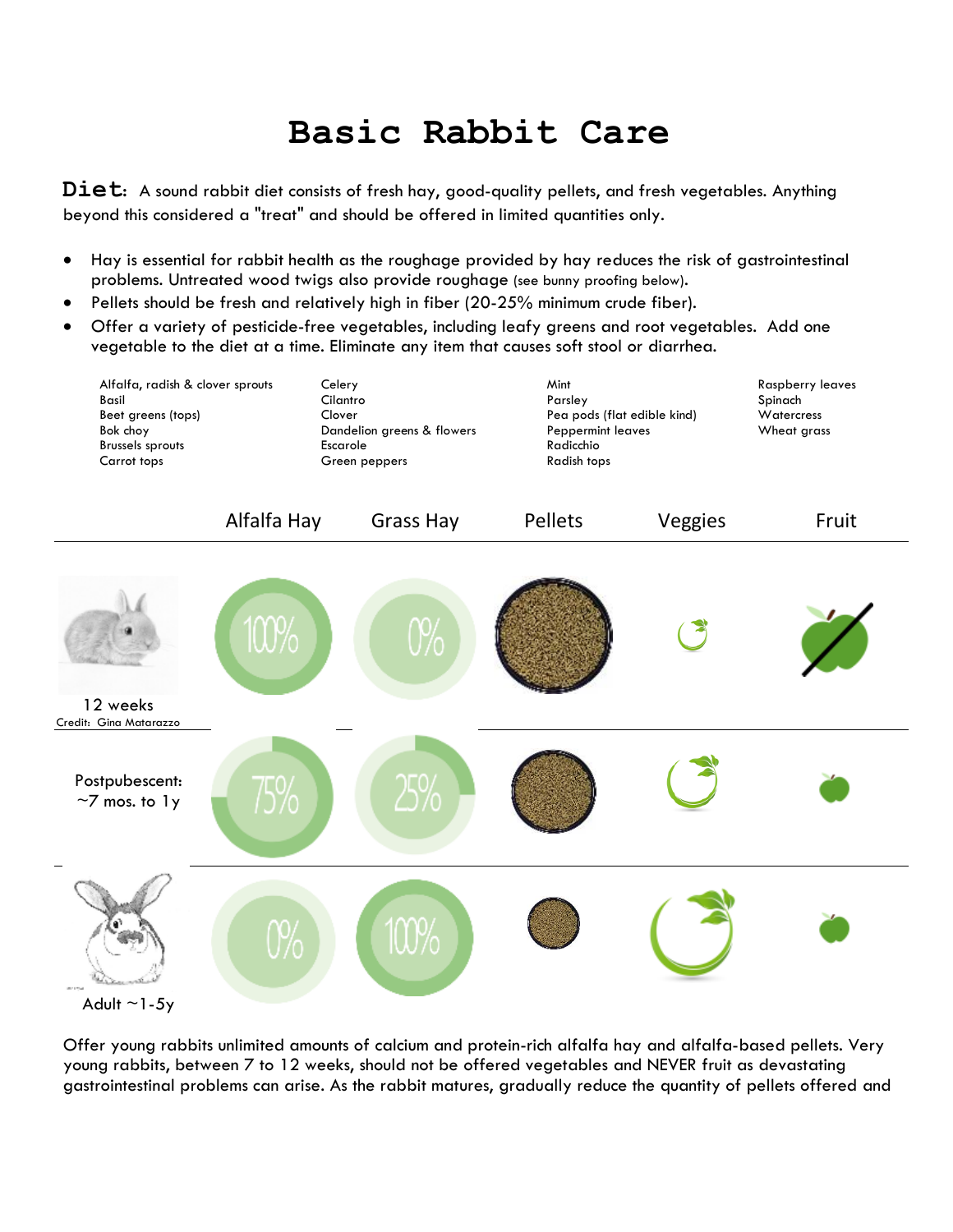transition to grass hay-based pellets. Approximately  $\frac{1}{4}$  cup of pellets is recommended daily for the average medium-sized rabbit.

|           | Hay                    | Pellets                                            | Vegetables            | Fruit                     |
|-----------|------------------------|----------------------------------------------------|-----------------------|---------------------------|
| Age       |                        |                                                    |                       |                           |
| 7 months  | <b>GRADUALLY</b>       | <b>GRADUALLY</b>                                   | <b>GRADUALLY</b>      | No more than 1-           |
| to 1 year | introduce grass        | decrease amount                                    | increase vegetables   | $2 oz. (30-60g)$          |
|           | hay, reduce<br>alfalfa | fed to $\frac{1}{2}$ cup per 6<br>lbs. (2.7 kg) BW | fed daily             | per 6 lbs. (2.7<br>kg) BW |
|           |                        |                                                    |                       |                           |
|           |                        |                                                    |                       |                           |
| Adult     | Unlimited grass        | $\frac{1}{4}$ to $\frac{1}{2}$ cup per 6           | 1-2 cups per 6 lbs.   | No more than 2            |
| $(1-5)$   | hay, oat hay,          | lbs. (2.7 kg) BW                                   | $(2.7 \text{ kg})$ BW | TBSP per 6 lbs.           |
| years)    | straw                  |                                                    |                       | $(2.7 \text{ kg})$ BW     |
|           |                        |                                                    |                       |                           |
|           |                        |                                                    |                       |                           |

For frail, senior rabbits your veterinarian may want to increase the amount fed of protein-rich alfalfa hay although blood calcium levels may need to be monitored. If the senior rabbit's body condition is poor, your veterinarian may also recommend an increase in the quantity of pellets fed.

**Housing**: Essential supplies for all indoor rabbit habitats include a water bottle or bowl, feed bowl, hay, and toys. Bowls need to be heavy enough not to be tipped over. Provide a litter box with organic litter. Do not use softwood shavings such as pine or cedar. It is also helpful to attach the litter pan to the cage with clips, wire, or 2.5-cm (1-in) C-clamps.

Substrate: House pet rabbits on solid flooring.

- Wire floors on commercial cages may be removed with J-clip removers or a small awl and needle nosed jewelry pliers.
- Alternatively, a variety of materials can be used to cover the wire floor including carpet remnants, grass mats, synthetic sheepskin, and toweling. Grass mats are perfect for nibbling but if your bunny starts to chew on other floor coverings, replace them with a different item.
- Absorbent bedding, such as recycled paper product or aspen shavings, can also be used.

## Cage Furniture:

- If there is sufficient height between the cage floor and ceiling, shelves may be added to serve as resting places, lookouts, or a source of exercise. A flat-roofed box of wood or cardboard within the cage can provide the same functions while also serving as a hide box for the bunny. By the same token, a hooded litter box or a pet carrier can be placed in the "bunny room" (see bunny proofing below) when your rabbit needs privacy. (Make sure that your bunny does not eat the plastic carrier or litter box).
- Clipping a small piece of Plexiglas to the cage wire behind the hay container will keep hay inside the cage. A 10-cm (4-in) piece of Plexiglas may also be placed along the cage bottom to deflect urine or debris.

Bunny Proofing your Home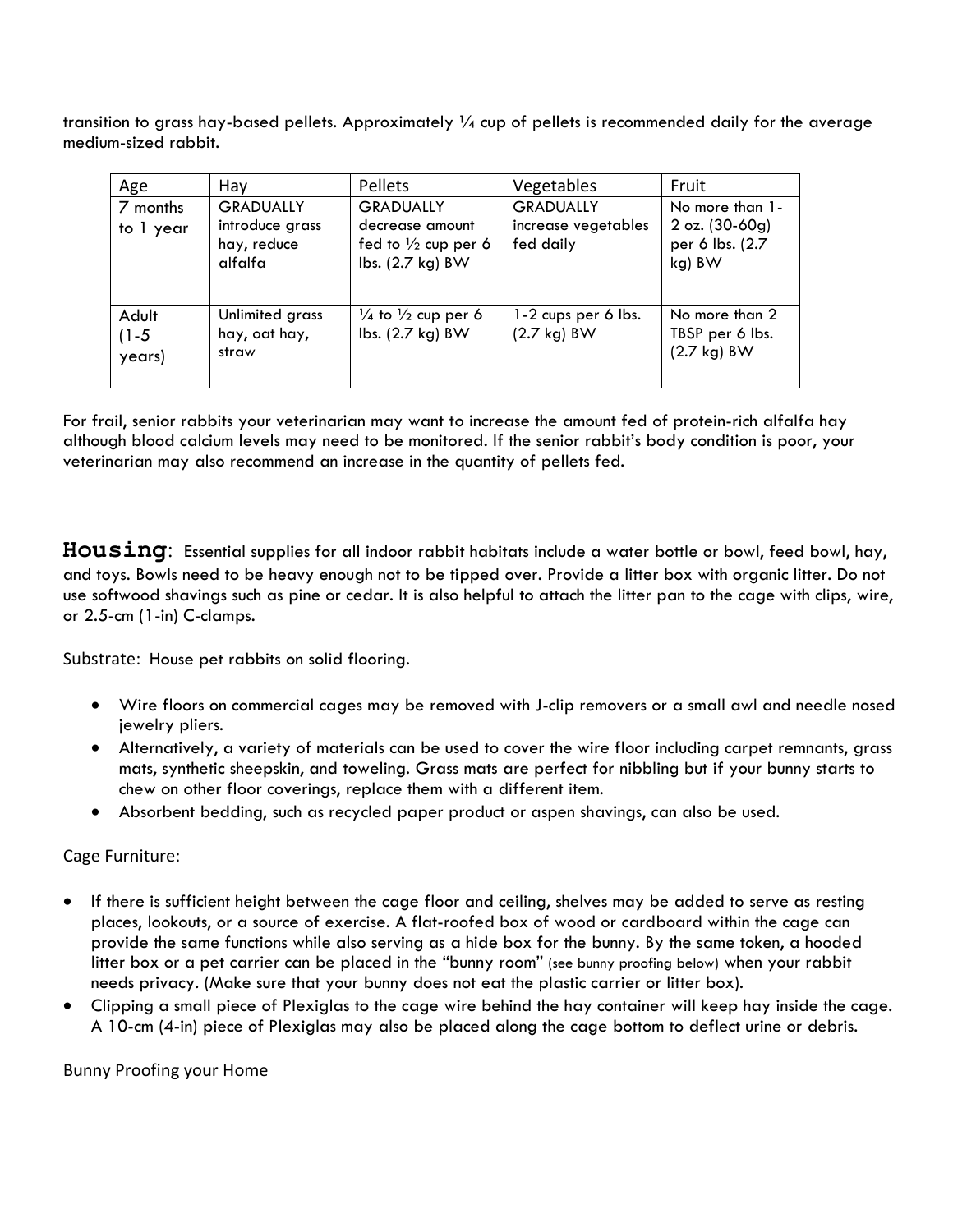Bunny proofing your home is part of living with a house rabbit. It is natural for rabbits to [chew](http://www.rabbit.org/faq/sections/chewing.html) on furniture, rugs, drapes, and, most deadly of all, electrical cords. Young rabbits (< 1 year of age) are more inclined to mischief and require more confinement and/or bunny proofing than mature rabbits. Since bunny proofing can be extensive, some owners confine house rabbits to one or two rooms instead of allowing access to the entire home.

Protect your rabbit and your home:

- It is imperative that electrical cords be hidden or covered with tubing or hard plastic casing since one bite by your bunny could be fatal. Arrange furniture to hide cords and electrical outlets. Conceal cords within vinyl tubing, found at hardware stores, so that the rabbit cannot reach them. Split the tubing lengthwise with a utility knife so the cord can be pushed inside.
- Use Plexiglas to cover wallpaper or part of a carpet. Tack a thin strip of untreated wood over a baseboard to protect it from bunny teeth. Place grass mats on the floor to protect carpet or rugs.
- Gates, such as those used to keep children and dogs out of certain areas, are another way to create a safe area for your bunny. If your rabbit seems overly interested in chewing the gate, try decorating it with permitted chew toys *(see below*) as a diversion.
- Remove poisonous plants and other toxic substances as well as any small objects that could be ingested from the rabbit area.

Provide plenty of attention and offer [safe, chewable](http://www.rabbit.org/faq/sections/chewing.html) items so that your rabbit is distracted from furniture and rugs

- Untreated wicker baskets and wood
- Willow bark balls
- Grass mats, jute and hemp doormats
- Cat balls or other cat toys that roll or can be tossed
- Hard plastic baby toys. Make sure that the rabbit is not eating and ingesting these toys!
- Large tubs of hay, newspapers, or a towel can be offered as an outlet for digging.
- Nudge and roll toys like large rubber balls, empty Quaker Oat boxes and small tins
- Create a climbing area with baskets, boxes, and pillows
- Paper bags and cardboard boxes for crawling inside, scratching, and chewing
- Tunnels can be made from open-ended cardboard boxes, cat tunnels, and cardboard propped up against the side of a wall.
- Untreated wood twigs and logs that have been aged for at least 3 months. Apple tree branches can be eaten fresh off the tree. Stay away from: cherry, peach, apricot, plum and redwood, which are all poisonous.
- A cardboard box stuffed with hay, straw, or shredded paper makes an inexpensive play box.
- Yellow Pages for shredding
- Straw whisk broom

## Temperature & Humidity

Place the cage in the coolest, least humid area of the house away from heat and drafts. A temperature range of 16-21°C (60-70°F) is ideal for pet rabbits. Temperatures in the upper 80s and higher can potentially cause fatal heat stroke. During hot weather, leave a frozen bottle of water in the cage and wet down the ears to help cool the bunny. Cool tiles can also be offered as a refreshing spot on which rabbits can lie in warm weather.